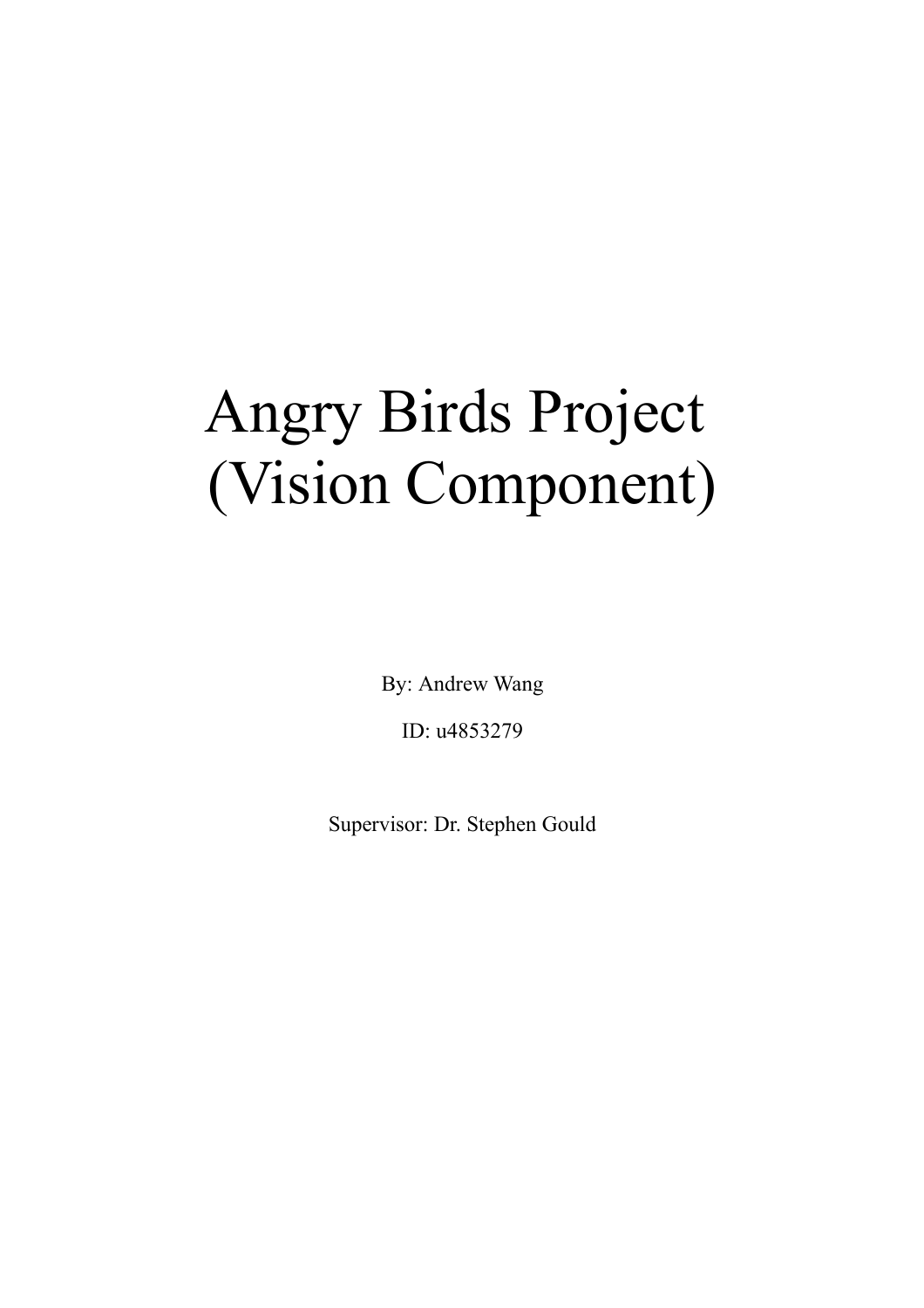# **Abstract**

In this project, we focus on developing a vision module for agents playing the Angry Birds computer game. The module takes a screen-shot of the game as input and output information about objects in the game, including their position, type and shape, within a specified time constraint. To achieve this, a range of common methods in image processing and computer vision was employed. The result is a fast, reliable vision module which outputs accurate descriptions for most of the known objects.

# **1 Introduction**

Angry Birds is a popular single-player video game. The primary goal of the game is to destroy all pigs in the scene by launching a sequence of given birds from the slingshot. The given birds may have different types, with special abilities that can be activated by tapping after the launch. Apart from the birds and pigs, there are also many other objects in the scene such as wood, ice or stone and the player should take them into consideration when deciding which action to taken. A level is completed if all pigs are destroyed and the player is awarded a score based on the number of birds used and number of objects destroyed.

The Angry Birds project focuses on developing an artificial agent which automatically plays the game. It should take as input a screen-shot of the game and output a sequence of actions which maximises the score within the given time limit. Several areas of AI, including computer vision, knowledge representation and reasoning, planning and machine learning are involved in developing such an agent.

In order to reason meaningfully about the game state and produce a plan, the agent needs to identify objects in the screen-shot, with accurate information on their location, type and shape. This project focuses on developing a vision module which does this, by combining several common techniques in image processing and computer vision.

# **2 Background**

At the start of this project, a basic vision module was provided. When given a screen-shot, the module first compresses every pixel to a 9-bit integer, by taking the top 3 bits in each of the r, g, b components. Query for specific game objects are then performed by searching for connected pixels whose value falls in the list of possible colours for the enquired object type. Output from the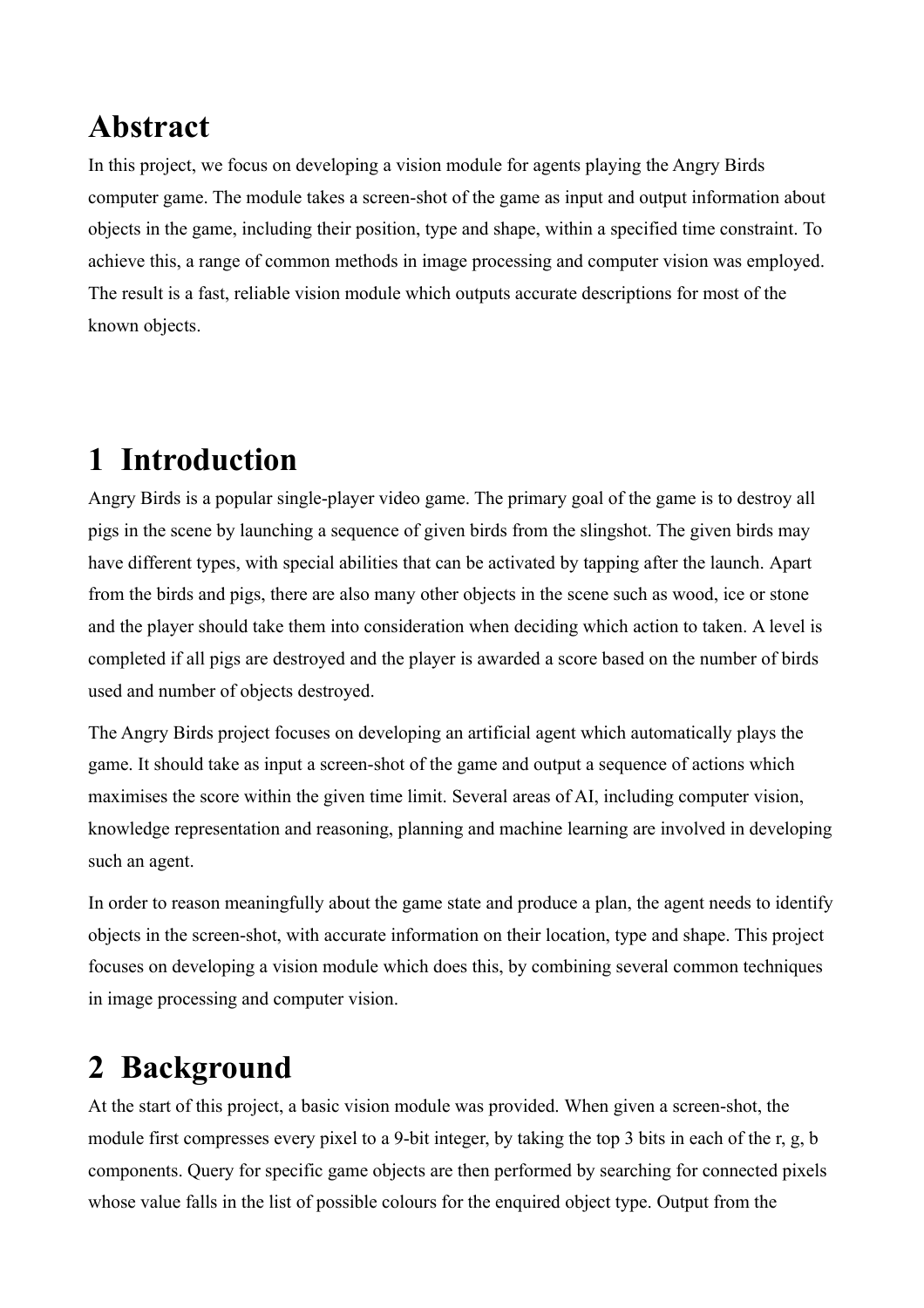module are bounding boxes around the object, determined by the maximum/minimum x and y coordinates found during the search. The image is processed very quickly and all objects in the scene can be found in less than 0.2 seconds on each of the first 21 levels.

However, results produced from this approach are not very reliable. For example, birds in the scene are often not detected when they move (e.g. jump up or spin around). This is a serious issue since the agent will have an incorrect knowledge on the number and type of birds it has and this likely leads to an incorrect plan.

Another issue with the current system is that the objects' shape and orientation are not detected. The following are some examples of when this create a problem for the AI.



*Figure 1. Examples where shape and orientation of the objects are important*

In the first situation, the AI should be able to reason that the stones lying on the sloped terrain are round and attempt to make them roll down. It is not able to do that with the current approach since neither the slope, nor round stones are detected. The second example further emphases the importance of detecting object orientation, without which it is almost impossible to understand the game state.

Apart from these main issues, the existing system also sometimes detect stacked objects as one and often produce a significantly smaller bounding box than the actual object (as seen in Fig 1). All of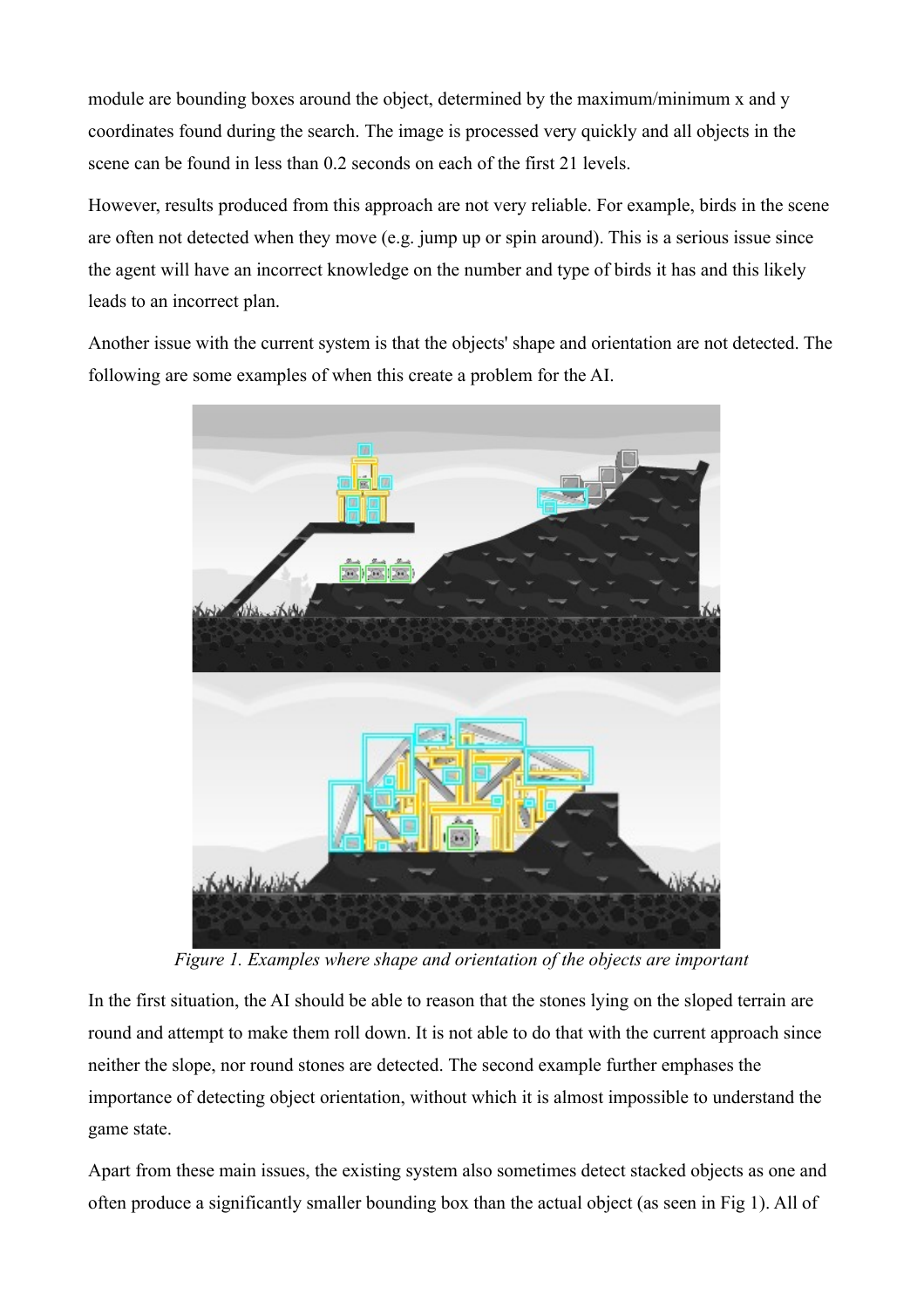these make it difficult to understand the game state and reason for the agent.

Having evaluated the existing approach, it was decided a new method should be implemented. The new method aims to achieve the following objectives:

- Wood, ice and stone blocks should be detected with accurate shape and orientation
- Terrain should be detected and approximated by a polygon
- Slingshot, birds and pigs should be detected reliably and not affected by movements

# **3 Method**

### **3.1 The main process**

Given a screen-shot from the game, the implemented vision module find game objects in the scene in a 6 stage process, as explained below.

- 1. Assign a class label, such as red bird, wood or ice, to every point in the image, according to its colour
- 2. Use the custom defined edge detector to find edges in the image and mark them as boundary points on the label image
- 3. Find objects as connected-components of the same class on the label image
- 4. Examine contour of the connected-components to identify corners
- 5. Determine shape of the objects by examining their minimum and maximum bounding rectangles
- 6. Validate the detected objects by a set of constraints and objects passing the constraints are returned as output

### **3.2 Pixel Labelling**

The first step taken by the vision module is pixel labelling. In this step, we attempt to determine the type of object each point in the screen-shot is most likely to be. This is done by simply examining colour of the point since most colours in Angry Birds are unique.

During implementation, a set of manually labelled training data was produced. It contains a set of points in the RGB space and their corresponding class (e.g. {160, 0, 0, red bird}), taken from a human segmented image. When a screen-shot is passed to the vision module, the Nearest-Neighbour algorithm is then used to classify each new point. That is, each point is assigned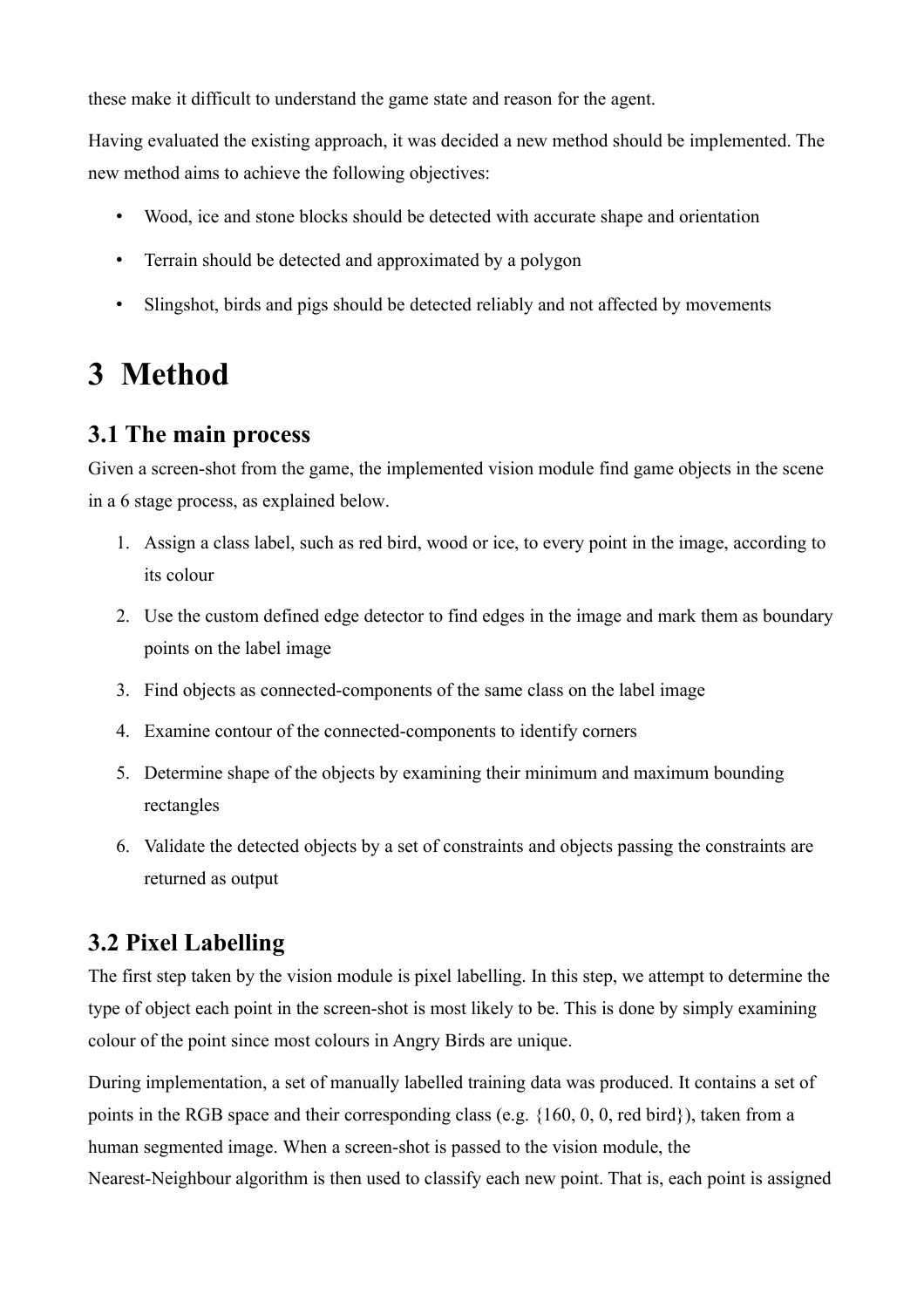the same class label as its closest neighbour in the training data.

The advantage of using the Nearest-Neighbour approach is that given a sufficiently large set of training data, an accurate decision boundary is produced. However, it has the issue of being very time consuming, since classifying each new point involves calculating the Euclidean distance between the new point and every point in the training data. To address this issue, a similar technique to the existing system is used. Given a new point, we first compress its colour to a 15-bit integer by taking the top 5 bits in each of the r, g, b components. The class label for each 15-bit colour is computed in an initialisation phase. Therefore, the task of classifying a new point is reduced to a table lookup operation.

Below is an example of the original image compared to its label image.



*Figure 2. The original image (left) compared to its label image (right)*

As shown in figure 2, the classification process correctly assign labels to most points in the image, with only a small part of the ice blocks mistaken for the background.

### **3.3 Edge Detection**

As observed in figure 2, stacked objects of the same type often form a connected-component in the label image. This is especially the case for ice blocks. In order to separate them, a custom edge detection algorithm is implemented, using ideas from the Canny edge detector.

### *3.3.1 Canny Edge Detector*

Despite it was developed over two decades ago, the Canny edge detector is still considered a optimal edge detector by many (Doychev, 2005). Canny edge detection identify edges in the image in a four stage process. First, the input image is smoothed by a Gaussian convolution to remove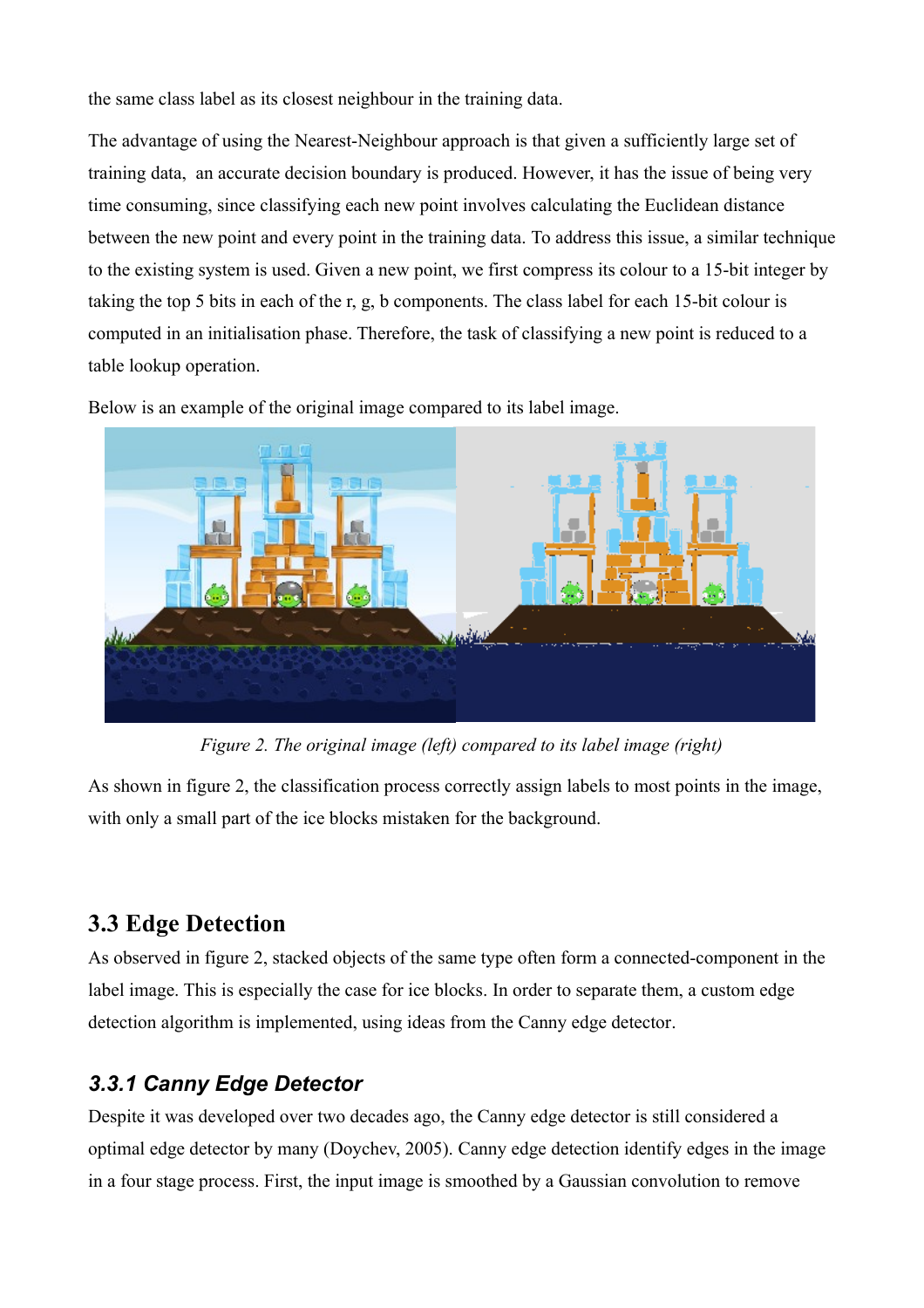noise. Intensity gradient is then calculated from the smoothed image in each of the horizontal and vertical direction. In this implementation, the Sobel operator, whose kernels are shown below, is used.

$$
K_{Gx} = \begin{bmatrix} -1 & 0 & 1 \\ -2 & 0 & 2 \\ -1 & 0 & 1 \end{bmatrix} \quad K_{Gy} = \begin{bmatrix} -1 & -2 & -1 \\ 0 & 0 & 0 \\ 1 & 2 & 1 \end{bmatrix}
$$

Once the gradient in each direction has been obtained, the edge strength and orientation is calculated from them. The next step is called non-maximum suppression, which identifies local maxima in direction of the gradient. Non-maximum points are suppressed and this reduces the number of edge responses to one per edge. Finally, edge tracing with two thresholds is applied, where a point is marked as an edge if its gradient is greater than the higher threshold or if its gradient is higher than the lower threshold and it is connected to a point where gradient is high.

The implemented Canny edge detector produced results as shown below.



*Figure 3. Result from Canny edge detection*

As can be seen in figure 3, the standard approach fails to identify object boundaries in some cases, whereas in others false edges are detected inside the objects. This is because each object in Angry Bird contains colours at different intensity levels and the internal intensity change is sometimes greater than the change at boundaries. It was also noted that in many cases there were two responses to a single edge. This is is because most edges in Angry Birds are roof edges, i.e. edges where the intensity values on different sides of it are the same. This causes a problem for the Sobel operator, which compares these two sides.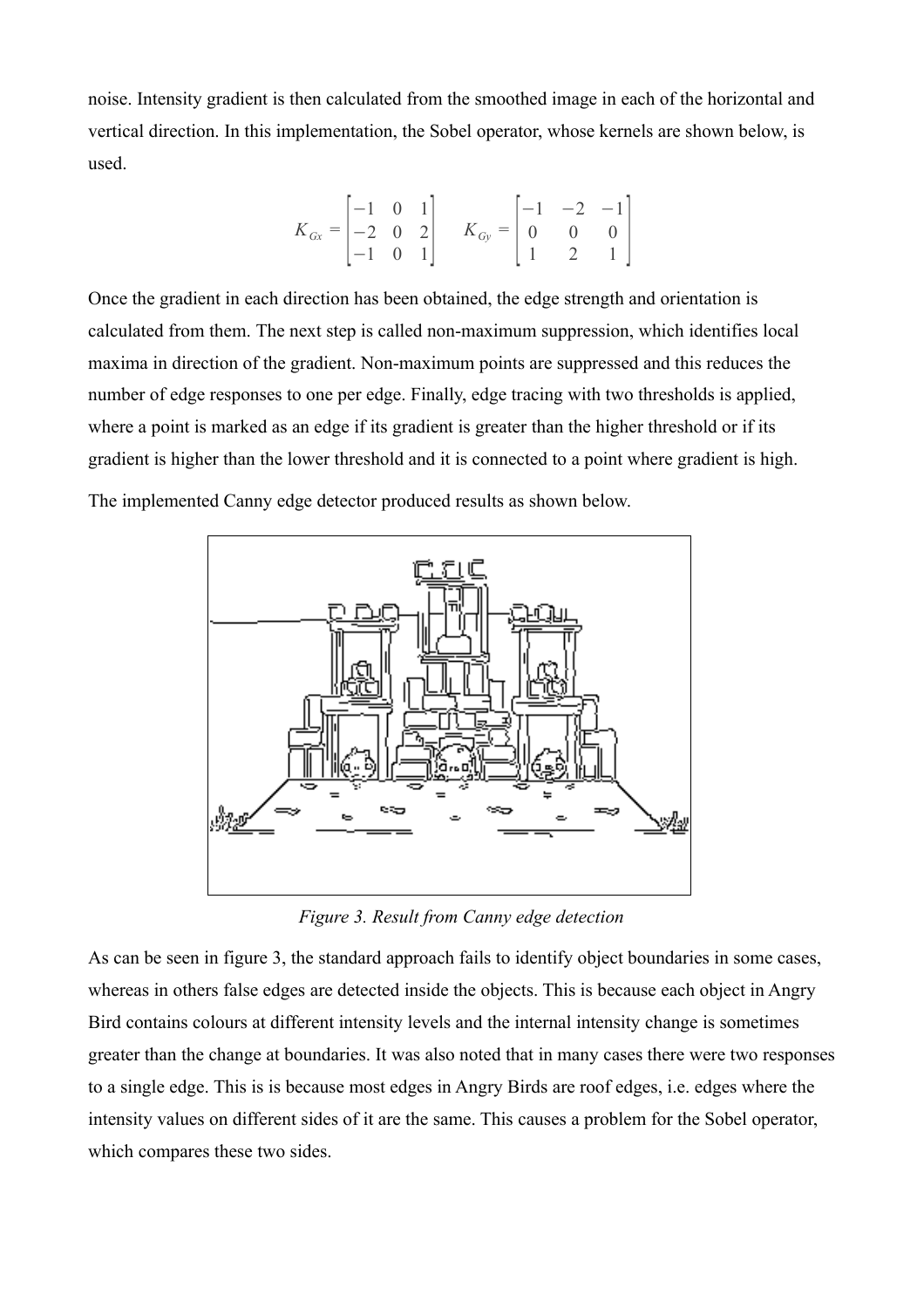#### *3.3.2 Colour space and similarity measure*

To address issues with the standard Canny edge detection, a modified approach is taken. First of all, instead of representing each point with its intensity value alone, the HSI (hue, saturation and intensity) colour space is used instead. The HSI model follows closely to the human perception of colour qualities. Hue represents the fundamental colour, saturation represents the amount of colour present and intensity represents the amount of light (Wesolkowski, 1999). The following formulae are used to calculate each of their values from the original RGB representation (Hanbury, 2008).

$$
H = \arctan 2(\sqrt{3}(G - B), 2R - G - B)
$$

$$
S = \frac{\max(R, G, B) - \min(R, G, B)}{\max(R, G, B)}
$$

$$
I = \frac{(R + G + B)}{3}
$$

From this representation, it was found that while the intensity changed significantly inside each object, there was only a minimum change in hue. For example, common intensity values for ice blocks varied from 174 to 240, while the hue (in degrees) only changed from 195 to 202. Therefore, when comparing two points whose hue values are defined, the similarity measure is defined by a weighted Euclidean distance in the hue and saturation plane. Intensity based similarity measure is only used as a backup when hue is undefined (when  $R = G = B$ ), as shown below.

$$
D(\vec{a}, \vec{b}) = \begin{cases} \sqrt{w_h(a_h - b_h)^2 + w_s(a_s - b_s)^2}, & \text{if } a_h \text{ and } b_h \text{ defined} \\ w_v |a_i - b_i|, & \text{otherwise} \end{cases}
$$

#### *3.3.3 Edge strength*

Using the similarity measure above, we define the individual edge strength of each point in the horizontal, vertical and two diagonal directions as follows. Consider a 3x3 window centred at a point, with its neighbours labelled from 1 to 7, as shown below.

| $\overline{2}$ |   | 8              |
|----------------|---|----------------|
| 3              | 0 | $\overline{7}$ |
| $\overline{4}$ | 5 | $6\phantom{a}$ |

*Figure 4. Position of neighbourhood pixels*

The individual edge strength of the position 0 in direction  $i \in \{1, 2, 3, 4\}$  is defined by

$$
G_i = D(\vec{v}_0, \vec{v}_i) + D(\vec{v}_0, \vec{v}_{i+4})
$$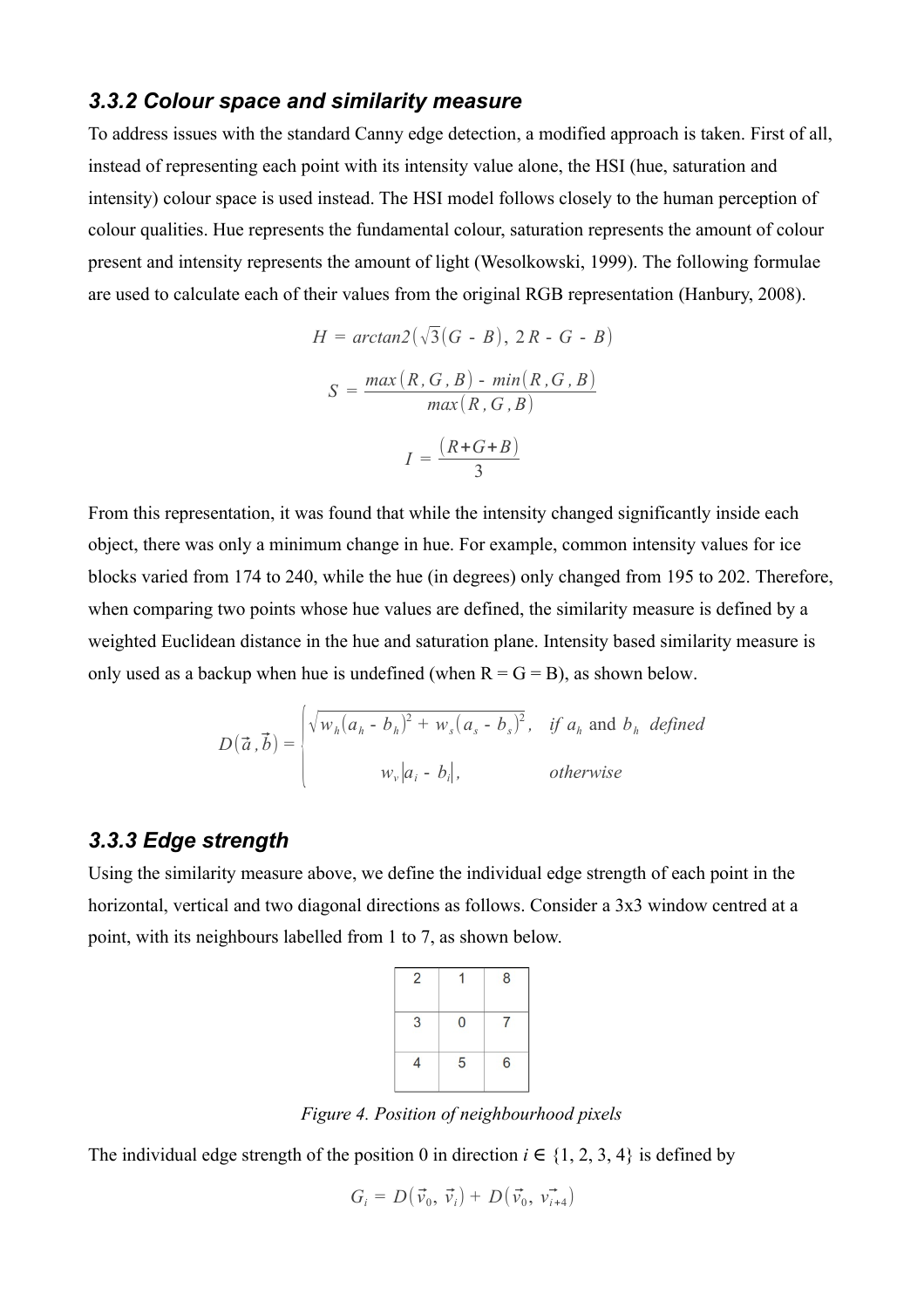where  $\vec{v}_i$  is vector value of the pixel in position *i*. This measure compares the point to two of its neighbours in the edge direction enquired and can effectively detect edge points when

 $\vec{v}_i$  and  $\vec{v}_{i+4}$  are similar.

Another factor considered is that a point is more likely to be an edge in a given direction if its neighbours in the perpendicular direction are also edges. On the other hand, if neither of its neighbours are edge points, then the edge strength is likely to be caused by noise. To take the cross-correlation into account, the individual edge strength calculated are then averaged in the perpendicular direction. This removes noises and fills up holes in the detected edge.

#### *3.3.4 Non-maximum suppression and hysteresis thresholding*

One of the problems found with Canny edge detection is that edge points near corners are often disconnected, even if a very low threshold is used. The cause of this issue is that near corners, the edge orientation is often calculated incorrectly, resulting in the point being suppressed when it should not be.

To fix this, instead of calculating a single edge strength and direction for each point, the edge strength in all four directions defined earlier are kept. Non-maximum suppression and hysteresis thresholding are applied to each direction individually to produce four directional edge maps. These directional edge maps are then combined to form the final set of edge points. This process produces closed boundary around objects, at the expense of some double edge responses.

By experimenting on first 21 levels, a good set of weights for the similarity measure are found as  $w_h$  = 400,  $w_s$  = 12 and  $w_i$  = 7. The thresholds used for hysteresis thresholding are 125 and 300. Here is a resulting edge image from the modified approach.



*Figure 5. Edge image produced by the modified approach*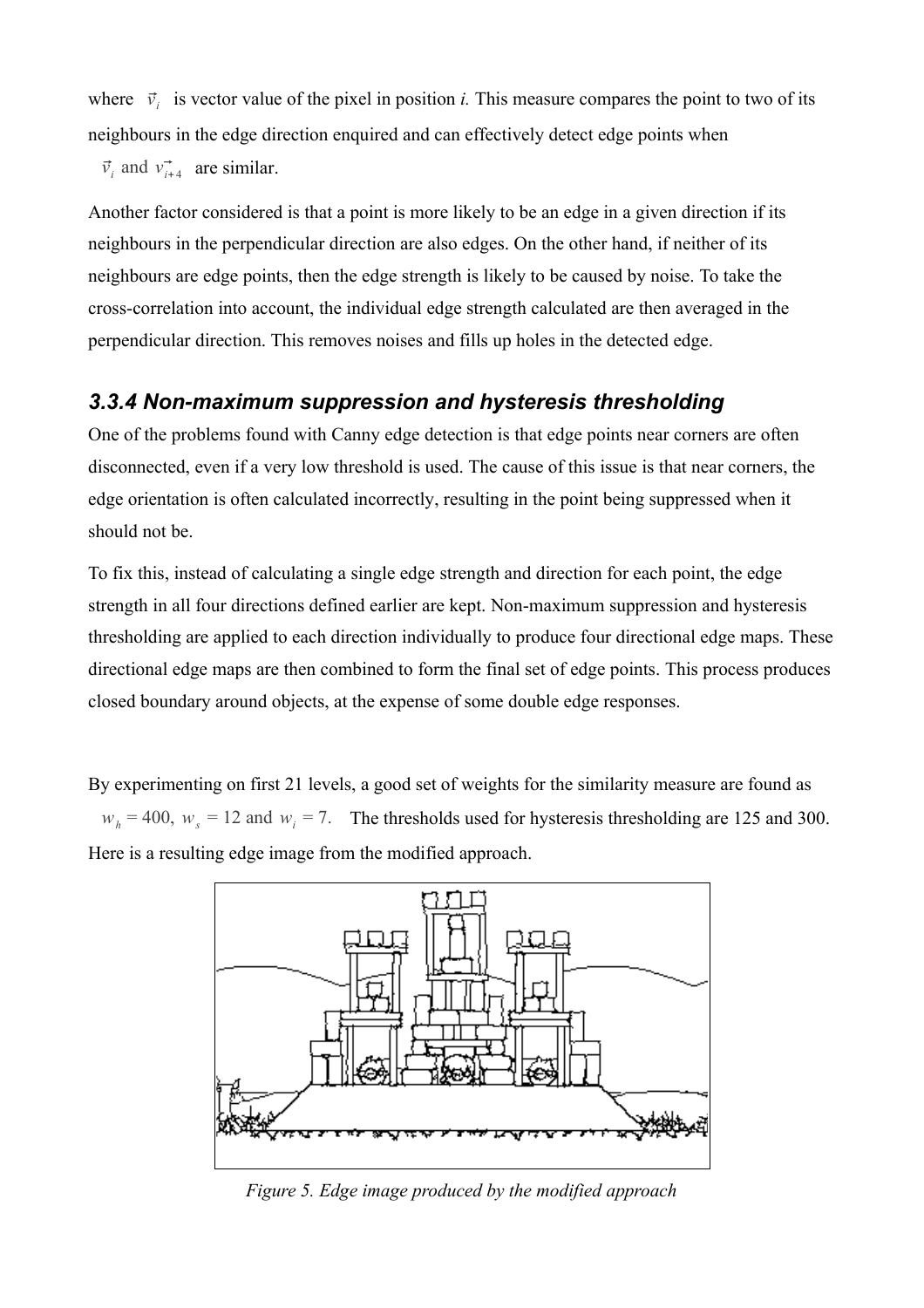As can be seen, for the terrain, wood, ice and stone, boundary points are detected properly while the internal points are not affected. The slingshot, pigs and birds, however, are over-segmented by this approach since they are drawn using a combination of colours. Therefore when marking boundaries on the label image, points labelled with slingshot, birds or pigs are skipped.

#### **3.4 Connected-components**

Having determined the class label for every point in the image and object boundaries, objects can be detected easily as connected-components. This is done by running breadth-first-search from each point in the image, treating the image as a graph, with the nodes being its pixels and two nodes are connected if and only if they are neighbours of each other and have the same class label.

During the breadth-first-search, information which will help us determine the object's shape are recorded. These include

- 1. Area of the object number of points in the connected-component
- 2. Boundary points points visited during the BFS but not marked as part of the object
- 3. Extreme points leftmost, rightmost, topmost and bottommost points

#### **3.5 Shape detection**

As discussed earlier, obtaining accurate descriptions of the objects' shape is critical for understanding the game state and producing a good plan. Therefore, it is an important requirement for this project. The required shapes in Angry Birds include circles, rectangles and polygons. In order to detect these shapes, a combination of two methods has been used.

#### *3.5.1 Minimum/Maximum bounding rectangles*

To determine what shape the detected object is most likely to be, bounding rectangles are drawn around it in angles between 0 and 90 degrees. To determine size of the bounding rectangle around the object for an arbitrary angle θ, boundary points of the connected-component are first rotated by  $\theta$  around the origin, using the following formulae

$$
x' = x \cos(\theta) - y \sin(\theta)
$$
  

$$
y' = x \sin(\theta) + y \cos(\theta)
$$

Once this is done, size of the bounding rectangle is simply determined by the maximum and minimum of the x and y coordinates, as shown below.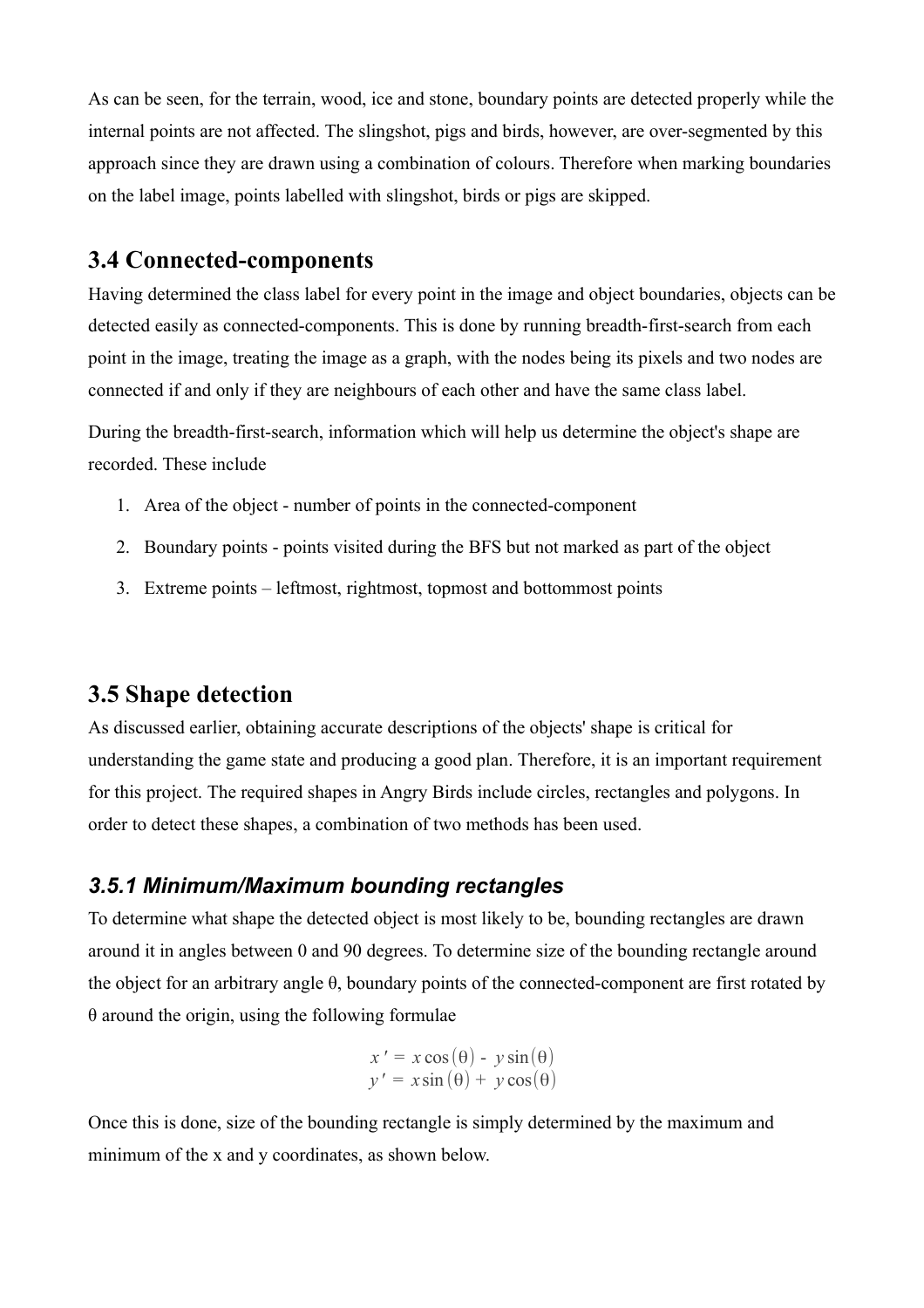

*Figure 6. Rotating object boundaries to find its bounding rectangle*

During this process, the minimum and maximum area observed are recorded and this information is used to determine the most likely shape of the object. Two thresholds are used to check if the object is a polygon or a circle.

- 1. Polygon: minimum area > actual area \* t1
- 2. Circle: maximum area < minimum area \* t2

The first test says that, if minimum area of the bounding rectangles is significantly larger than actual area of the object recorded earlier, then the object is likely to be a polygon. The polygon is then constructed by linking a list of detected corners, using a process discussed in the next section. The second check means that if the minimum and maximum areas are very close to each other, the object is likely to be a circle. Centre location of the circle is computed as an average of the extreme x and y coordinates, whereas diameter is computed as an average of its width and height.

If neither of these constraints are satisfied, then shape of the object is mostly to be a rectangle, whose size and orientation are the same as the minimum bounding rectangle found.

The general issue with this method is that all points on the object boundary has to be rotated many times. This can be very time consuming. However, bounding rectangles around an object are in fact only determined by a small portion of the boundary points, namely the corners. Therefore, contour tracing is conducted in advance to identify corners of the connected-component.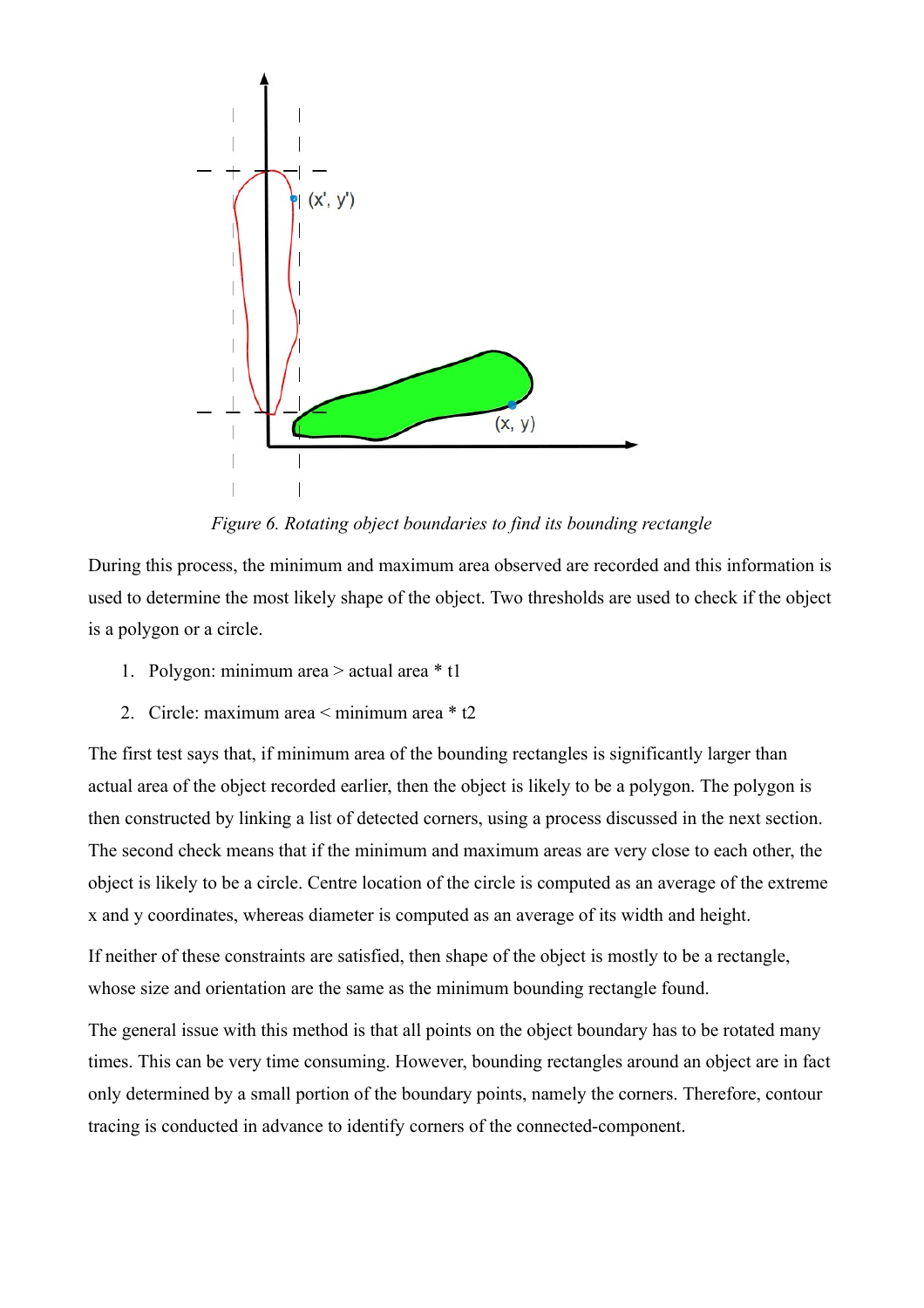#### *3.5.2 Contour tracing*

Contour tracing is a common technique performed on digital images. The goal of contour tracing is to produced an ordered sequence of boundary points, from which general shape of the object can be extracted. For this project, the Moore-Neighbour tracing algorithm is implemented.

The general idea of the Moore-Neighbour algorithm is to scan the image from left to right (or any other direction) until a filled pixel is reached. From this pixel, we visit each of of its Moore Neighbour (8 points connected to the pixel) in a clockwise/anticlockwise direction, until a new filled pixel is found. Filled pixels are added to the boundary sequence in the order they are visited. The process continues until the starting point is reached again (Ghuneim, 2000).

Once sequence of boundary points has been produced by the Moore-Neighbour algorithm, local angle of each point is approximated by looking ahead in the sequence by a small amount *k*.

$$
\theta_i = \arctan\left(\frac{y_{i+k} - y_i}{x_{i+k} - x_i}\right) \text{ for all } i \le n - k
$$

where  $(x_i, y_i)$  is the *i*-th point in the boundary sequence and *n* is its length. The angle change between neighbouring points are then examined as follows.

- 1. We start from the first point and proceed in the sequence. For each new point, compare its angle to the previous. Direction of change, which may be clockwise, anticlockwise or no change, is found.
- 2. If the found direction is the same as the previous one, its magnitude is added to the accumulated change.
- 3. If the found direction is different from the previous one, we check that if the accumulated change is above a threshold T, in which case it is marked as a corner. Regardless of the result, the accumulated change is reset to 0.
- 4. The process continues until we reach end of the boundary sequence.

The tracing algorithm described above produces only a single response to each sharp corner, while remaining sensitive to small angle changes. Corners detected due to noise are then removed by joining consecutive lines which have similar angles with each other.

Example of a detected connected-component with its corners identified is shown below.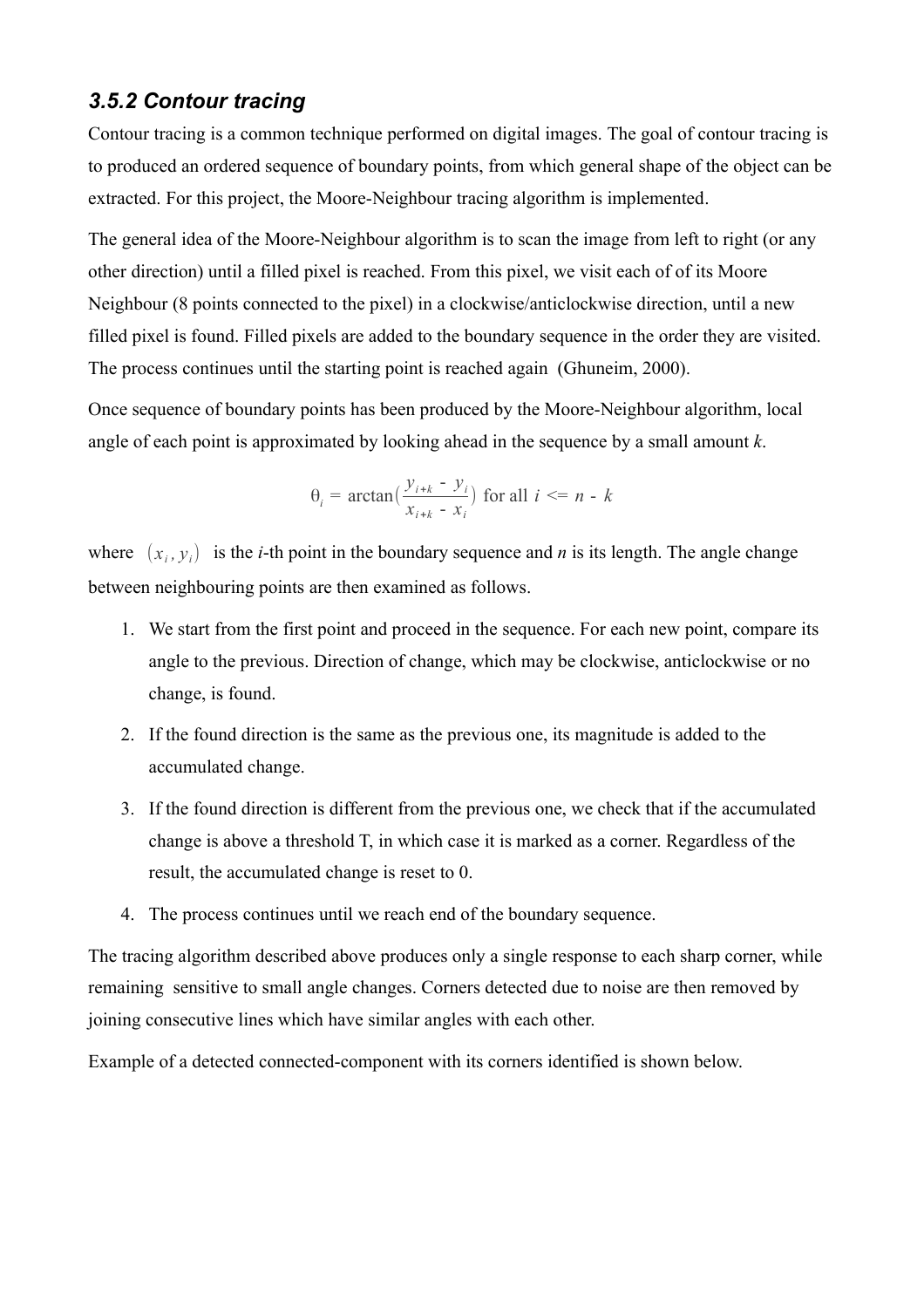

*Figure 7. Detected terrain and its corners marked in red*

As shown in figure 7, all corners of the terrain are properly detected, even when the angle change is very small. The detected corners are used to determine bounding rectangles of the object and are joined to form a polygon if that is the determined shape.

### **3.6 Validation**

Once all connected-components in the scene have been detected with information on their shape, location and type. A set of final checks on size and location of the objects are applied to verify that they are in fact valid game objects.

### **3.6.1 Size**

The first check applied to the objects is based on their size. Every known object in the game is assigned a maximum and a minimum area. Connected-components whose size fall out of this range are removed from the result. In addition, if the object is detected as a rectangle, a minimum width check is also applied to remove noise.

### **3.6.2 Location**

The main purpose of applying the location check is to detect birds and trajectory points reliably. First of all, the assumption that birds do not overlap with each other in the x-coordinate is made. This allowed us to use very small minimum sizes for detecting birds (in fact, the minimum size for the blue bird is just 2 pixels). A similar approach is taken with detecting trajectory points, where the minimum size is defined as 1 pixel. The assumption that trajectory points start from the slingshot's launch point and are all within a maximum distance of each other is made. This resulted in a very reliable detection of of the birds and trajectory points.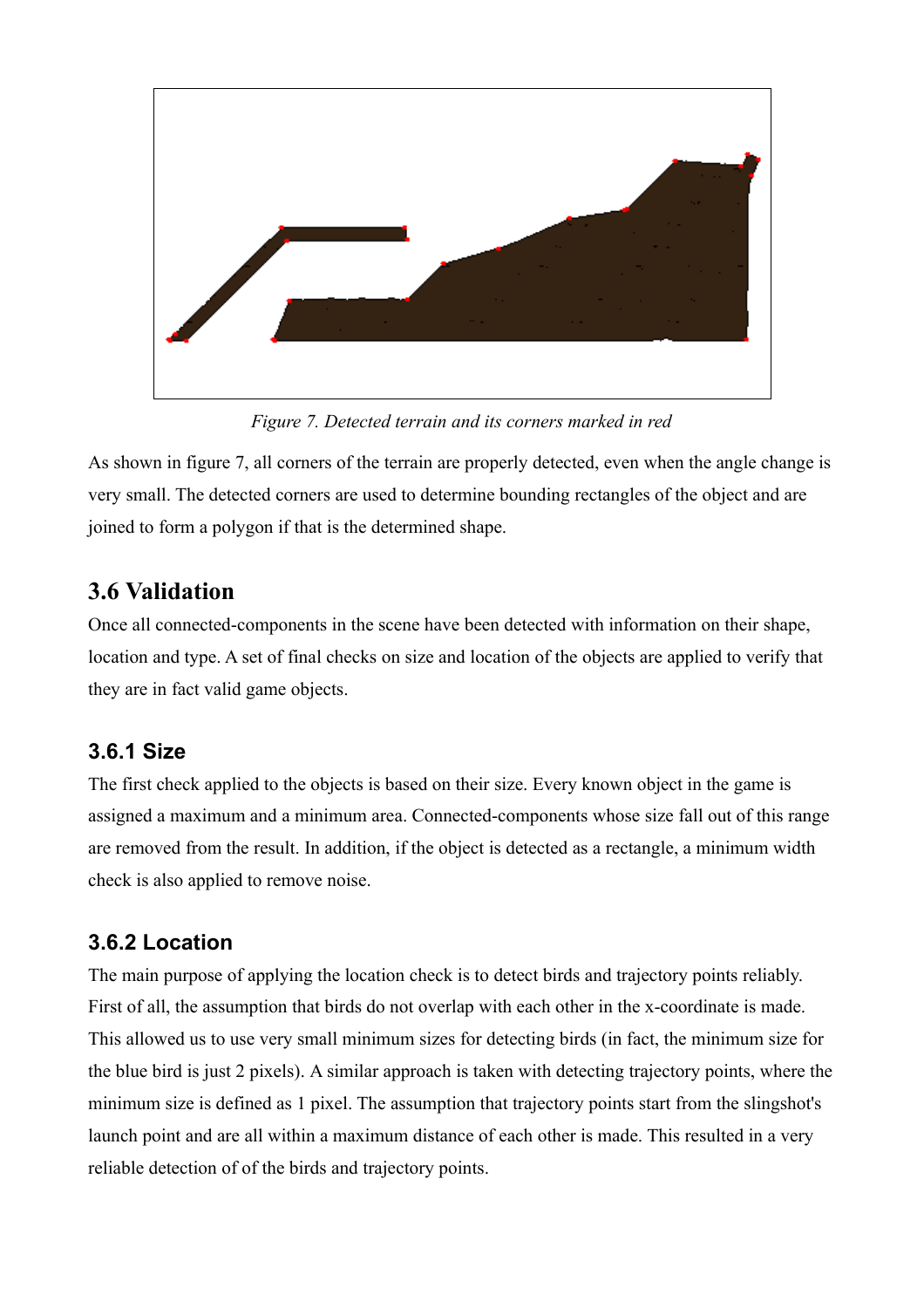# **4 Results**

When tested on my laptop, the produced vision module find all objects in the game in less than 0.4 seconds for each of the first 21 levels. This is not considered a significant increase compared to the previous system, since taking actions in the game requires much longer.

On the other hand, quality of the produced result was significantly improved. Below are some results produced by the system.



*Figure 8. Sample outputs from the vision module*

As can be seen above, known objects are detected quite accurately with their shape and orientation information. The only exception are small ice blocks, which are sometimes detected with an incorrect orientation or size. In addition, the produced module detects all of the red, blue, yellow,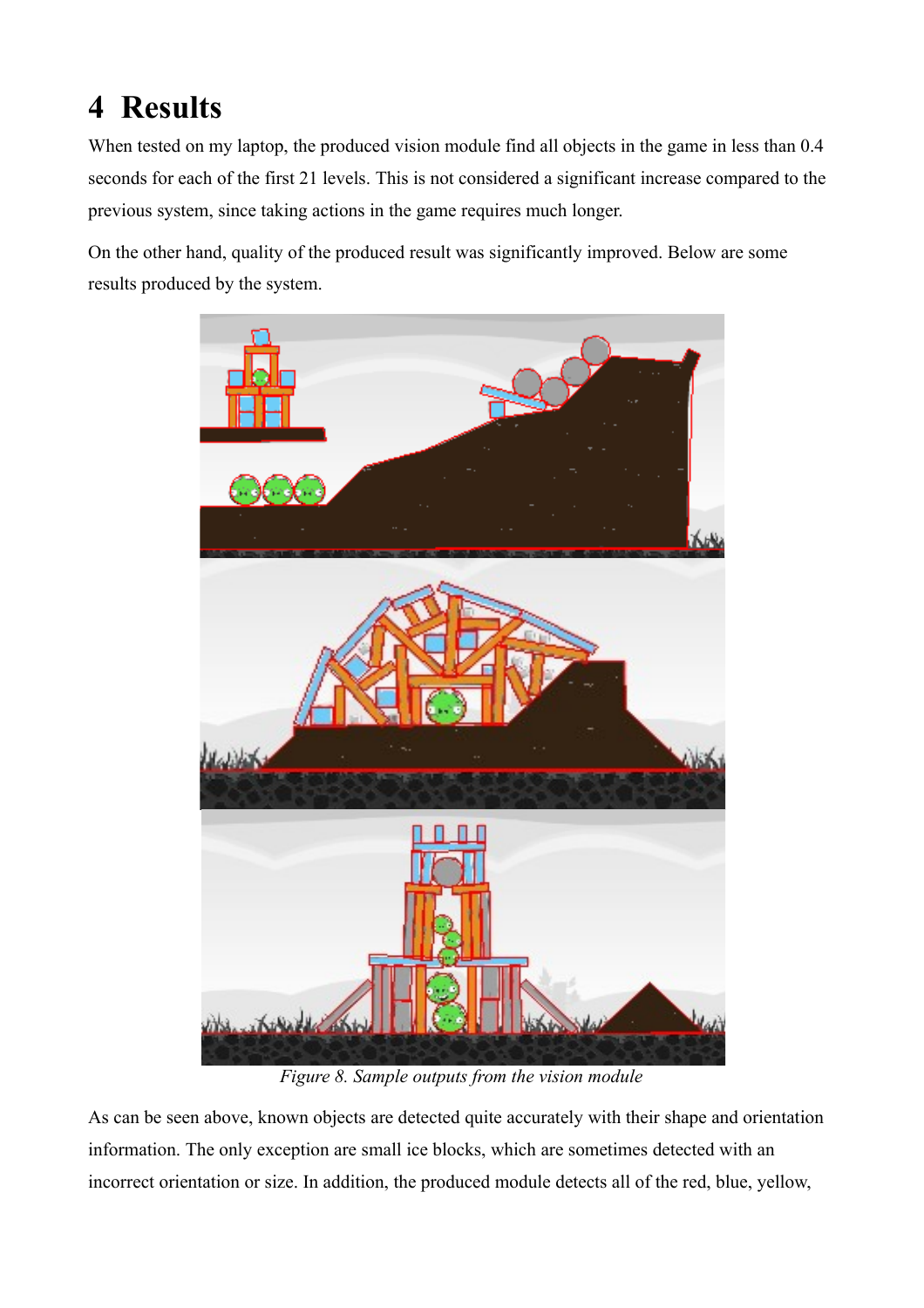white and black birds reliably and is not affected by the birds' movements.

# **5 Conclusion & Future Possibilities**

In this project, a new computer vision module for agents playing the Angry Birds computer game has been produced. Given a screen-shot from the game, it is able to detect all known objects in the first 21 levels as well the the white and black birds. In addition, it is able to describe each object in the game by either a rectangle, circle or a polygon. Compared to the previous system, the results showed a significant improvement in quality of the objects detected, with only a small increase on the time requirement.

A possible future direction for this project is to extend the system to detect unknown objects as well. It was observed that the edge detector developed is able to draw closed boundaries on the image. This could be used to extract segments from the image and then mark the object as unknown if its colour is different from any known class.